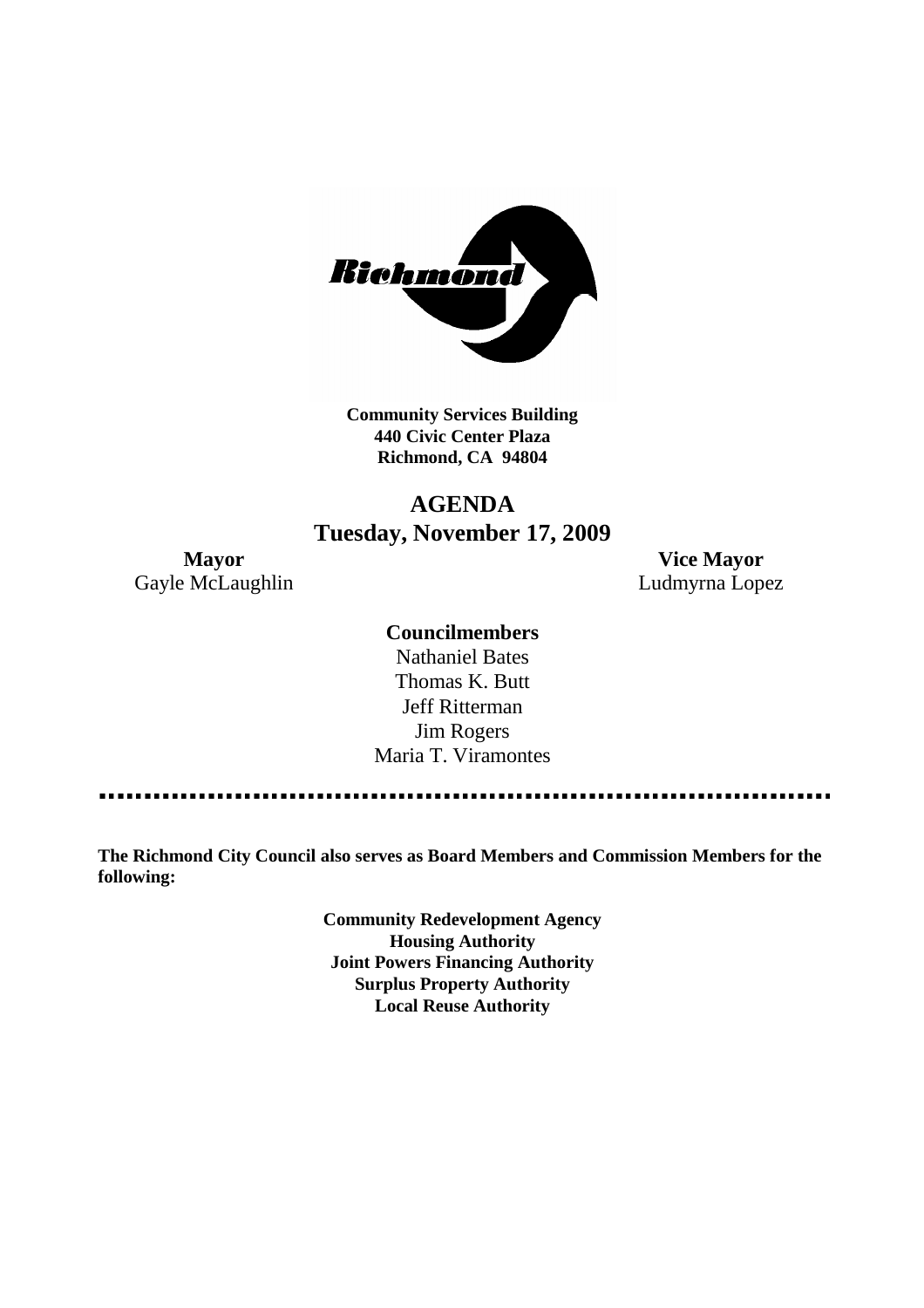# **MEETING PROCEDURES**

The City of Richmond encourages community participation at its City Council meetings and has established procedures that are intended to accommodate public input in a timely and time-sensitive way. As a courtesy to all members of the public who wish to participate in City Council meetings, please observe the following procedures:

**PUBLIC COMMENT ON AGENDA ITEMS:** Anyone who desires to address the City Council on items appearing on the agenda must complete and file a pink speaker's card with the City Clerk **prior** to the City Council's consideration of the item. Once the City Clerk has announced the item and discussion has commenced, no person shall be permitted to speak on the item other than those persons who have submitted their names to the City Clerk. Your name will be called when the item is announced for discussion. **Each speaker will be allowed TWO (2) MINUTES to address the City Council on NON-PUBLIC HEARING items listed on the agenda.**

**OPEN FORUM FOR PUBLIC COMMENT:** Individuals who would like to address the City Council on matters not listed on the agenda or on **Presentations, Proclamations and Commendations, Report from the City Attorney, or Reports of Officers** may do so under Open Forum. All speakers must complete and file a pink speaker's card with the City Clerk **prior** to the commencement of Open Forum. **The amount of time allotted to individual speakers shall be determined based on the number of persons requesting to speak during this item. The time allocation for each speaker will be as follows: 15 or fewer speakers, a maximum of 2 minutes; 16 to 24 speakers, a maximum of 1 and one-half minutes; and 25 or more speakers, a maximum of 1 minute.**

### **SPEAKERS ARE REQUESTED TO OCCUPY THE RESERVED SEATS IN THE FRONT ROW BEHIND THE SPEAKER'S PODIUM AS THEIR NAME IS ANNOUNCED BY THE CITY CLERK.**

**CONSENT CALENDAR:** Consent Calendar items are considered routine and will be enacted, approved or adopted by one motion unless a request for removal for discussion or explanation is received from the audience or the City Council. A member of the audience requesting to remove an item from the Consent Calendar must complete and file a speaker's card with the City Clerk **prior to the City Council's consideration of Item C, Agenda Review.** An item removed from the Consent Calendar may be placed anywhere on the agenda following the City Council's agenda review.

*The City Council's adopted Rules of Procedure recognize that debate on policy is healthy; debate on personalities is not. The Chairperson has the right and obligation to cut off discussion that is too personal, too loud, or too crude.*

**\*\*\*\*\*\*\*\*\*\*\*\*\*\*\*\*\*\*\*\*\*\*\*\*\*\*\*\*\*\*\*\*\*\*\*\*\*\*\*\*\*\*\*\*\*\*\*\*\*\*\*\*\*\*\*\*\*\***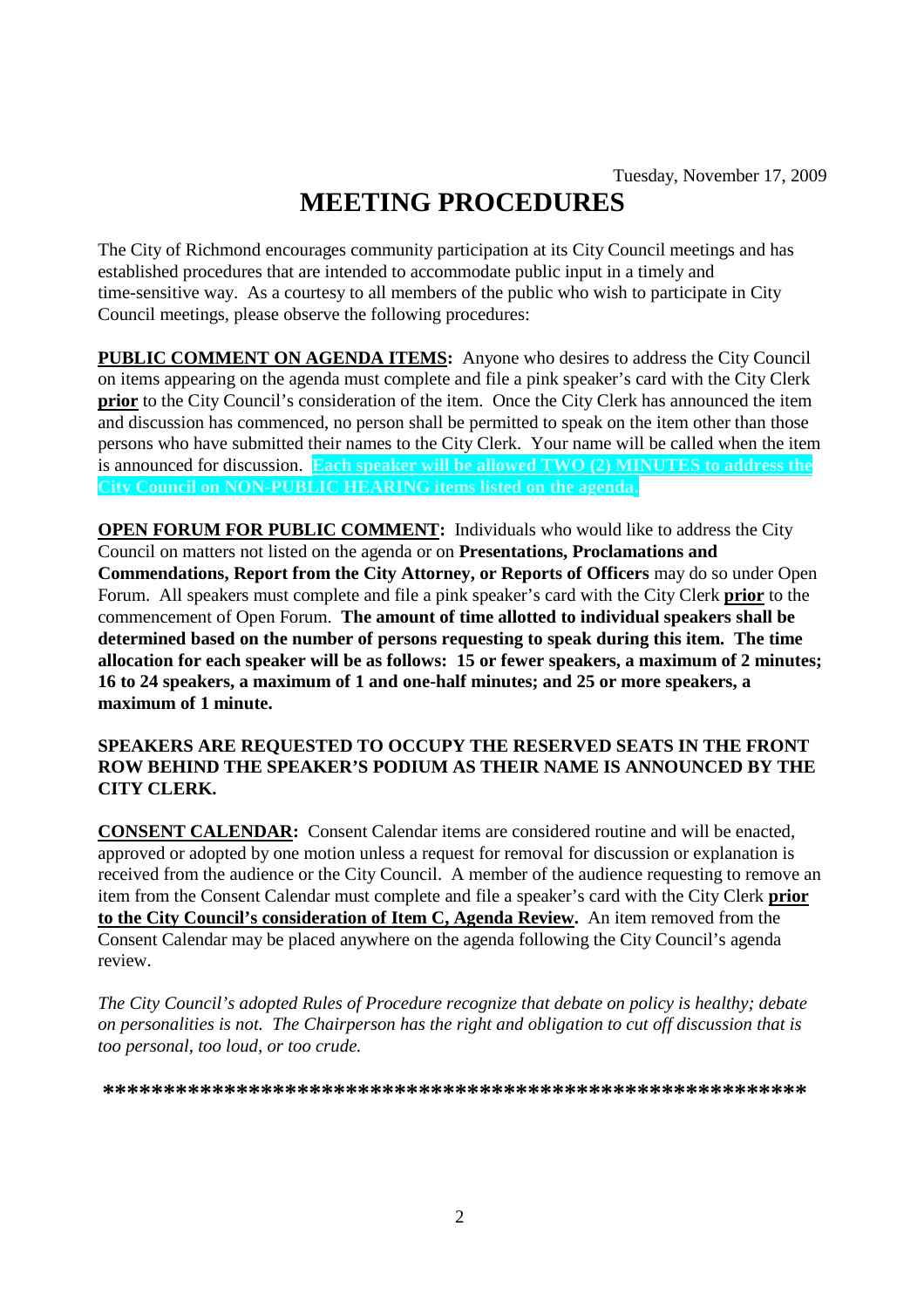Tuesday, November 17, 2009

# **EVENING OPEN SESSION**

5:00 p.m.

# **A. ROLL CALL**

## **B. PUBLIC COMMENT**

#### **C. ADJOURN TO CLOSED SESSION**

# **CLOSED SESSION**

Shimada Room of the Community Services Building

#### **A. CITY COUNCIL**

**A-1.** CONFERENCE WITH LEGAL COUNSEL - EXISTING LITIGATION (Subdivision [a] of Government Code Section 54956.9):

> City of Richmond vs. Buckeye Claims Administrators, Inc., RRPI Insurance Services, Inc., and Robert Rice

Citizens for Eastshore Parks vs. City of Richmond

**A-2.** CONFERENCE WITH LEGAL COUNSEL - ANTICIPATED LITIGATION (Significant exposure to litigation pursuant to Subdivision (b) of Government Code Section 54956.9):

One case

**A-3.** CONFERENCE WITH REAL PROPERTY NEGOTIATOR (Government Code Section 54956.8):

> Property: Point Molate (site of former Naval Shipyard Depot) Agency Negotiators: Bill Lindsay and Janet Schneider Negotiating Party: Upstream Point Molate LLC Under Negotiation: Price and Terms of Payment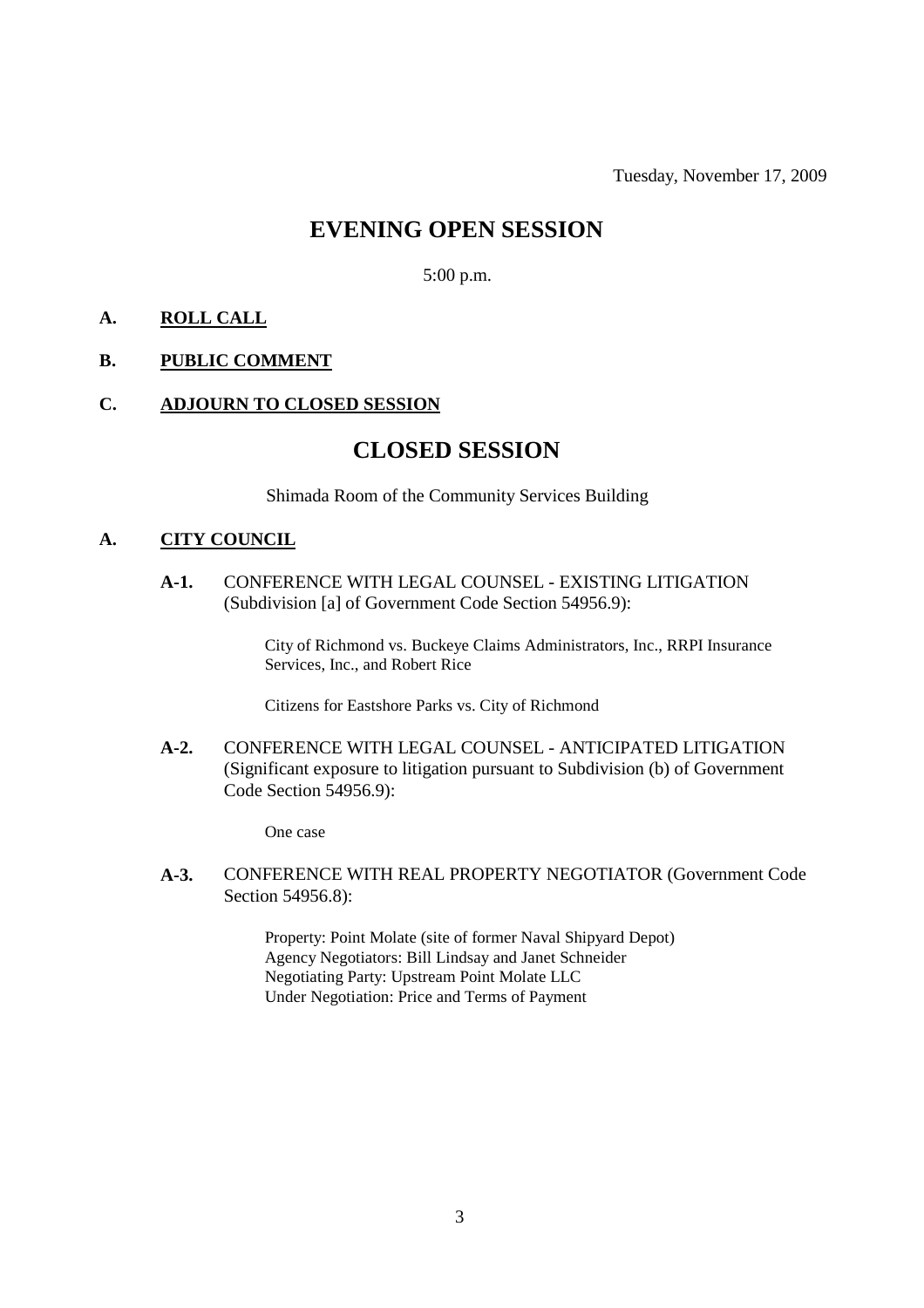Tuesday, November 17, 2009

# **RICHMOND CITY COUNCIL**

6:30 p.m.

# **PLEDGE TO THE FLAG**

- **A. ROLL CALL**
- **B. STATEMENT OF CONFLICT OF INTEREST**
- **C. OPEN FORUM FOR PUBLIC COMMENT**
- **D. AGENDA REVIEW**

## **E. PRESENTATIONS, PROCLAMATIONS, AND COMMENDATIONS**

- **E-1.** Proclamation of the City of Richmond honoring Haitian educators Euvonie Auguste and Rea Dol for their recent presentation at Richmond's Literacy for Every Adult Program and expressing solidarity with the people of Haiti in their efforts to secure social, economic, and educational rights for all - Mayor's Office (Mayor McLaughlin 620-6503).
- **E-2.** Proclamation of the City of Richmond honoring the United Nations Declaration on the Rights of Indigenous People - Mayor's Office (Mayor McLaughlin 620-6503).
- **E-3.** Proclamation commending Margarita Vargas for her act of humanity by reporting the sexual assault on the campus of Richmond High School - Mayor McLaughlin (620-6502) and Councilmember Rogers (620-6581).

# **F. REPORT FROM THE CITY ATTORNEY OF FINAL DECISIONS MADE AND NON-CONFIDENTIAL DISCUSSIONS HELD DURING CLOSED SESSION**

#### **G. CITY COUNCIL CONSENT CALENDAR**

**G-1.** APPROVE a one-year agreement with Sympatric Solutions for address verification software associated with the Police Department's Computer Aided Dispatch (CAD) System in an amount not to exceed \$40,000 - Police Department (Chief Chris Magnus 621-1802).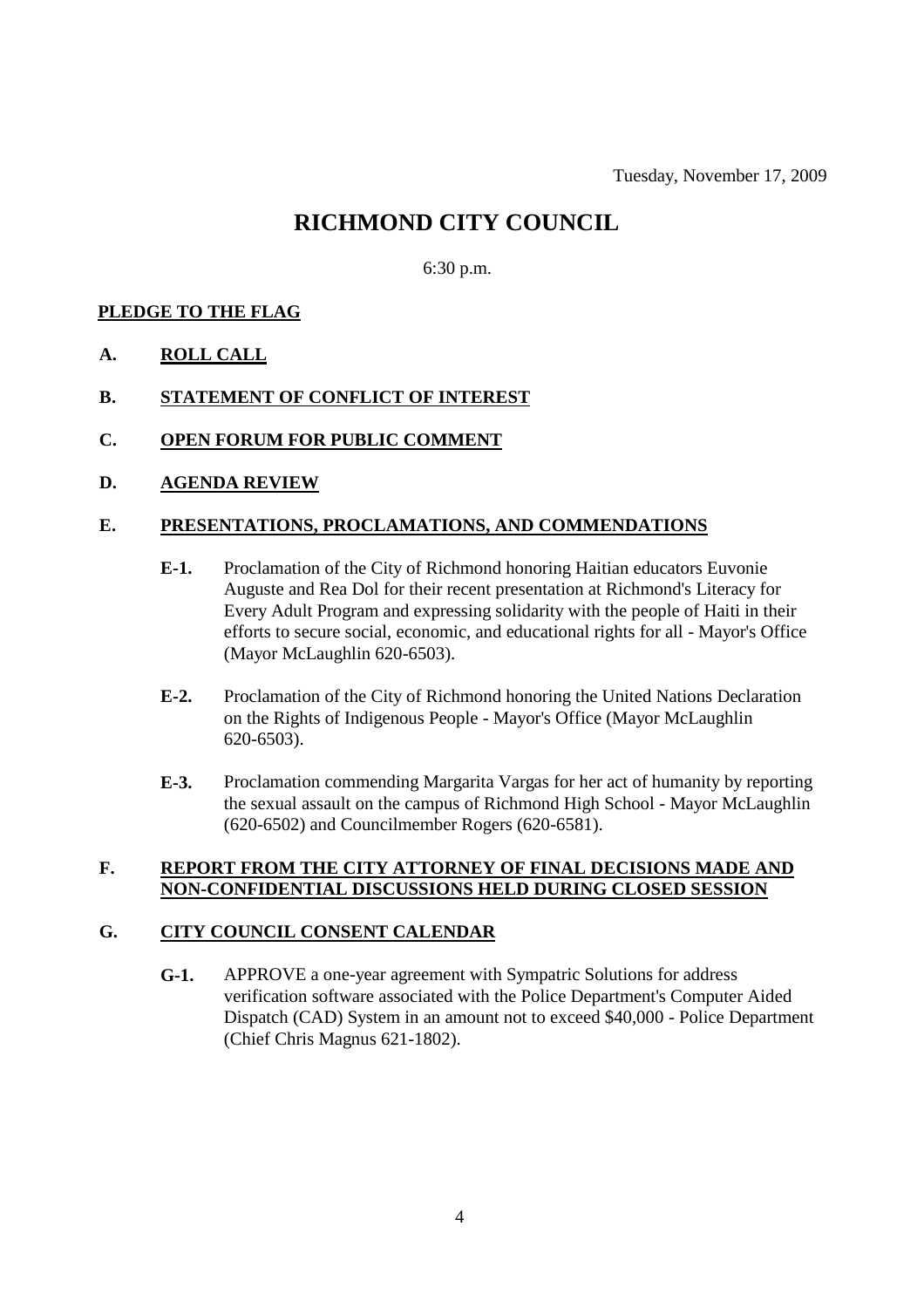- **G-2.** ADOPT an ordinance (second reading) setting the tax rate for the Pension Tax Override Fund for Fiscal Year 2009-2010 at 0.14% - Finance Department (James Goins 620-6740).
- **G-3.** APPROVE a contract with BBJ Electric, Inc. for the lighting design and installation project at La Moine Park in an amount not to exceed \$66,819.27. The contract term will be from November 18, 2009, to June 30, 2010 - Public Works Department (Yader A. Bermudez 231-3009).
- **G-4.** APPROVE a contract with James Burke, dba JDB Construction, for improvements at Shields-Reid Park including grading that will improve drainage, demolition of obsolete structures, and landscaping augmentation. The total amount of the contract will not to exceed \$40,404, and the contract term will be from November 18, 2009, to June 30, 2010 - Public Works Department (Yader A. Bermudez 231-3009).
- **G-5.** APPROVE a second amendment to the contract with Shute, Mihaly & Weinberger, LLP for legal representation in the lawsuit United Trustees Association vs. City of Richmond, increasing the amount by \$15,000 for a total contract amount of \$25,000, and extending the term expiration to June 30, 2010 - City Attorney's Office (Randy Riddle 620-6509).
- **G-6.** ADOPT an ordinance (second reading) establishing the wages, salary, and compensation for the new classification of Communications Call Taker (Salary Range No. 14A: \$3,559 - \$4,327/month). This position will support the Dispatcher classification and will allow the Dispatchers to focus on handling radio transmissions - Human Resources Management (Leslie Knight 620-6600).
- **G-7.** APPROVE a sole-source contract with the Downtown Association of Richmond to facilitate Mental Toughness Workshops for Richmond YouthBuild Program in the amount of \$14,500 for a term commencing November 18, 2009, and ending March 30, 2010 - Employment & Training (Sal Vaca 307-8006/Ron Shaw 412- 2048).
- **G-8.** APPROVE an amendment to extend the contract with Gwendolyn Anderson to provide electrical vocational training to RichmondBUILD participants through December 31, 2009, and increase the contract amount by \$3,700 in an amount not to exceed \$12,200 - Employment & Training (Sal Vaca 307-8006/Fred Lucero 307-8021).
- **G-9.** ADOPT a resolution authorizing placement of liens and special assessments for unpaid garbage collection service fees on County property tax records - Finance Department (James Goins 620-6740).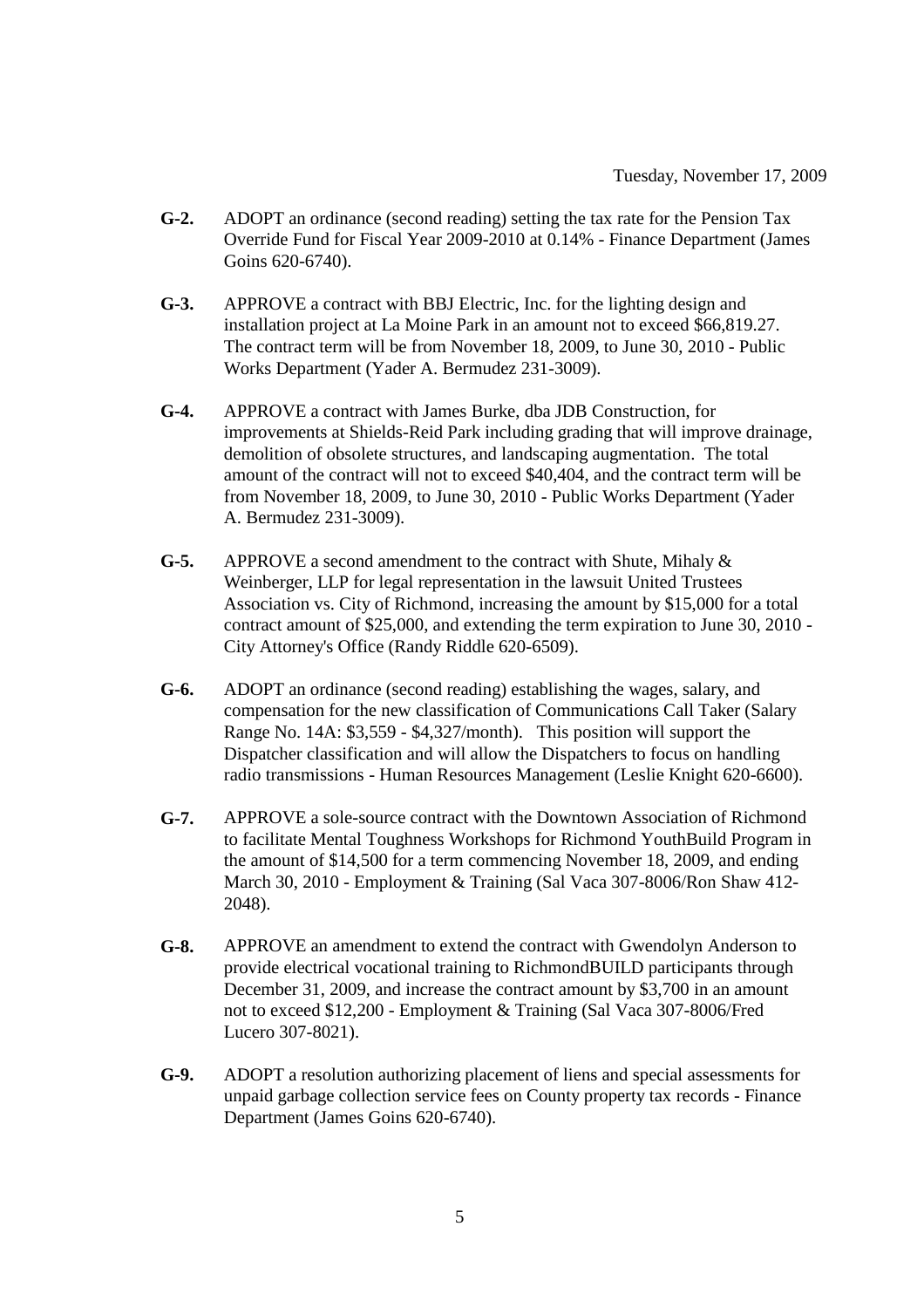- **G-10.** APPROVE a contract with Straight Talk on Prison (STOP) for YouthWORKS academic program oversight and coordination in an amount not to exceed \$30,000 for the period of November 23, 2009, to June 30, 2010 - Employment & Training (Sal Vaca 307-8006).
- **G-11.** ADOPT a resolution amending the City's 457(b) Governmental Deferred Compensation Plan dated August 1, 2008, to bring it into compliance with legislative and regulatory changes to the Pension Protection Act of 2006, Heroes Earnings Assistance and Relief Tax Act of 2008, Emergency Economic Stabilization Act of 2008, and the Worker, Retiree, and Employer Recovery Act of 2008 - Finance Department (James Goins 620-6740).
- **G-12.** APPROVE a contract with ProForce Inc. for the purchase of 20 Taser devices and 200 Taser cartridges in an amount not to exceed \$23,210.97 - Police Department (Chief Chris Magnus 621-1802).
- **G-13.** ADOPT an ordinance (second reading) adding Chapter 9.17 (Food Ware) of the Richmond Municipal Code to prohibit the use of expanded polystyrene disposable food ware and requiring the use of biodegradable or compostable food ware by food providers and City facilities effective July 1, 2010 – City Manager's Office (Bill Lindsay 620-6512).
- **G-14.** APPROVE a contract with the Contra Costa County Sheriff-Coroner to provide forensic firearms examination services from March 1, 2009, through February 29, 2010, in an amount not to exceed \$100,500 (this item was reviewed and recommended for approval by the Finance Committee at its October 2, 2009, meeting) - Police Department (Chief Chris Magnus 621-1802).
- **G-15.** ADOPT an ordinance (second reading) adding Chapter 7.107 to the Richmond Municipal Code to prohibit the sale of tobacco in drug stores that contain pharmacies - Councilmember Ritterman (620-6581).
- **G-16.** APPROVE the submittal of the City Manager's response to the Contra Costa County Grand Jury Report No. 0907 regarding retiree health benefits costs - City Manager's Office (Bill Lindsay 620-6512).
- **G-17.** APPROVE a three-year contract with PlanetBids, Inc. to provide an on-line vendor registration/bid management system (BidsOnline) in an amount not to exceed \$73,200 for the three-year term - Finance Department (James Goins 620-6740).